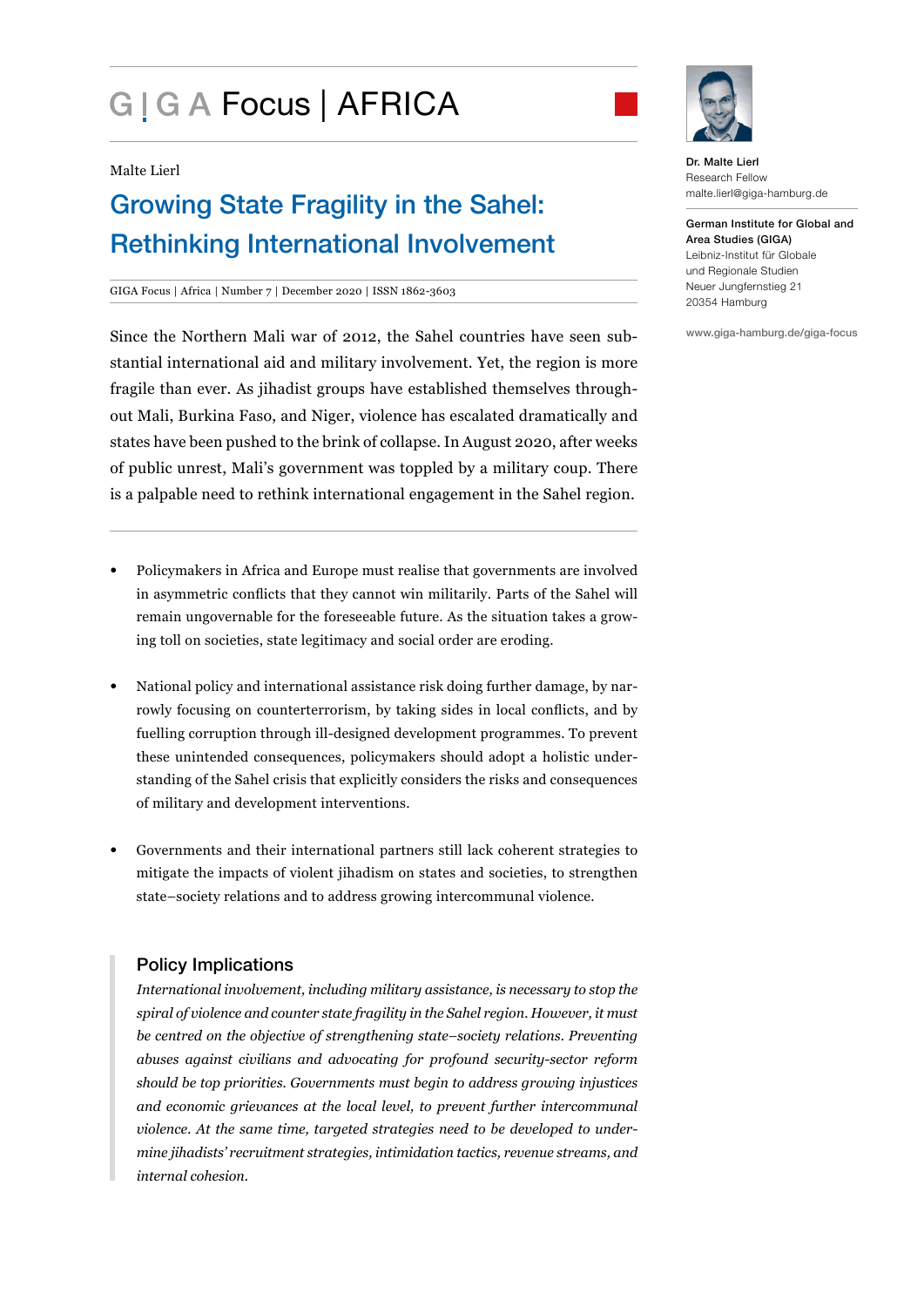#### Growing Violence and Collapsing State Legitimacy

Over the past five years, the countries of the Western Sahel region – Mali, Burkina Faso, and Niger – have experienced an unprecedented escalation of violent conflict. By the numbers alone, this wave of violence dwarfs the Northern Mali civil war of 2012, with an annual death toll of 4,807 in 2019 and of 4,345 in just the first half of 2020 (author's own calculation with data from the Armed Conflict Location & Event Data Project). To date, over 2.7 million people have been displaced (UNHCR 2020), the majority of whom are internally displaced people living in precarious conditions. The escalation of violence is centred on the border regions of Mali, Burkina Faso, and Niger (referred to as the larger Liptako-Gourma region) and Central Mali, but jihadist attacks have also increasingly spilled over to the east and west of Burkina Faso, as well as to the border regions of Côte d'Ivoire and Benin (see Figure 1 below).

A closer look at the types of violent events highlights several disturbing trends. The number of attacks on civilians has been increasing dramatically, eclipsing fights between armed groups and security forces (see Figure 2 below). Violence against civilians is, to a considerable extent, committed by jihadist groups. **[1]** These include the Al-Qaeda-affiliated Jama'a Nusrat ul-Islam wa al-Muslimin' (JNIM) in Mali and Burkina Faso and the Islamic State (IS) in Niger's Tillaberi region and in the border regions of Burkina Faso and Mali. However, security forces and local self-defence groups are responsible for a growing share of civilian deaths (see Figure 3 below). By now, security forces and self-defence groups each account for more annual civilian deaths than jihadists, although it is possible that many attacks on civilians by the latter remain unattributed.

The current escalation of violent conflict has, without doubt, been triggered by the presence of jihadist groups. However, as social order deteriorated, misguided responses by security forces and the growing escalation of intercommunal conflicts (often involving self-defence militias) have become as much a source of violence and instability as the jihadist groups themselves. Long-standing internal crises of the Sahel states are coming to the surface and are limiting governments' ability to cope with the jihadist threat. As insecurity continues to dominate daily life, administration and public services have been shuttered, thousands of schools closed or destroyed, and teachers and administrators have fled the area. Security forces have been put in situations for which they were never prepared, trained, or equipped, nor have they been subject to political oversight or judicial accountability. Pre-existing conflicts – particularly between pastoralist Fulani (Peulh) and agrarian communities – which had been peacefully managed for generations are now being manipulated by jihadists. This has resulted in instances of mass violence and a rapid erosion of community institutions. As the spiral of violence and retaliation escalates, governments are losing access to local communities while also facing growing levels of political discontent. Democratic institutions and public order are becoming increasingly difficult to sustain. States of the region are being pushed to the brink of collapse, with jihadist groups viciously exploiting their vulnerability.

**1** The term "jihadist groups" is used as an abbreviation for the concept of "violent Salafi jihadist groups" (Kepel 2002).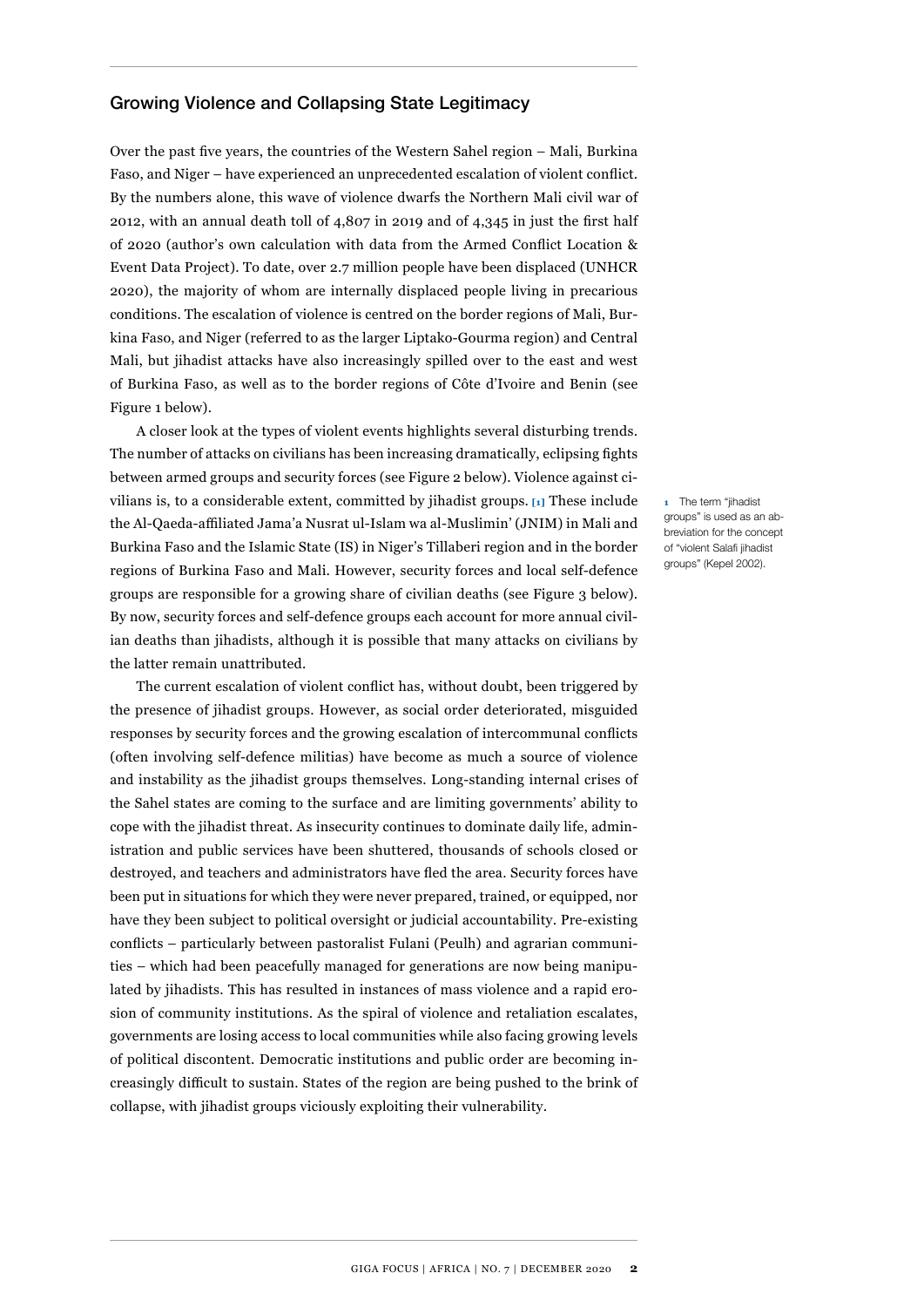

#### **Figure 1 Jihadist Attacks in the Western Sahel**

*Source: Author's own classification and visualization, based on ACLED conflict event data.*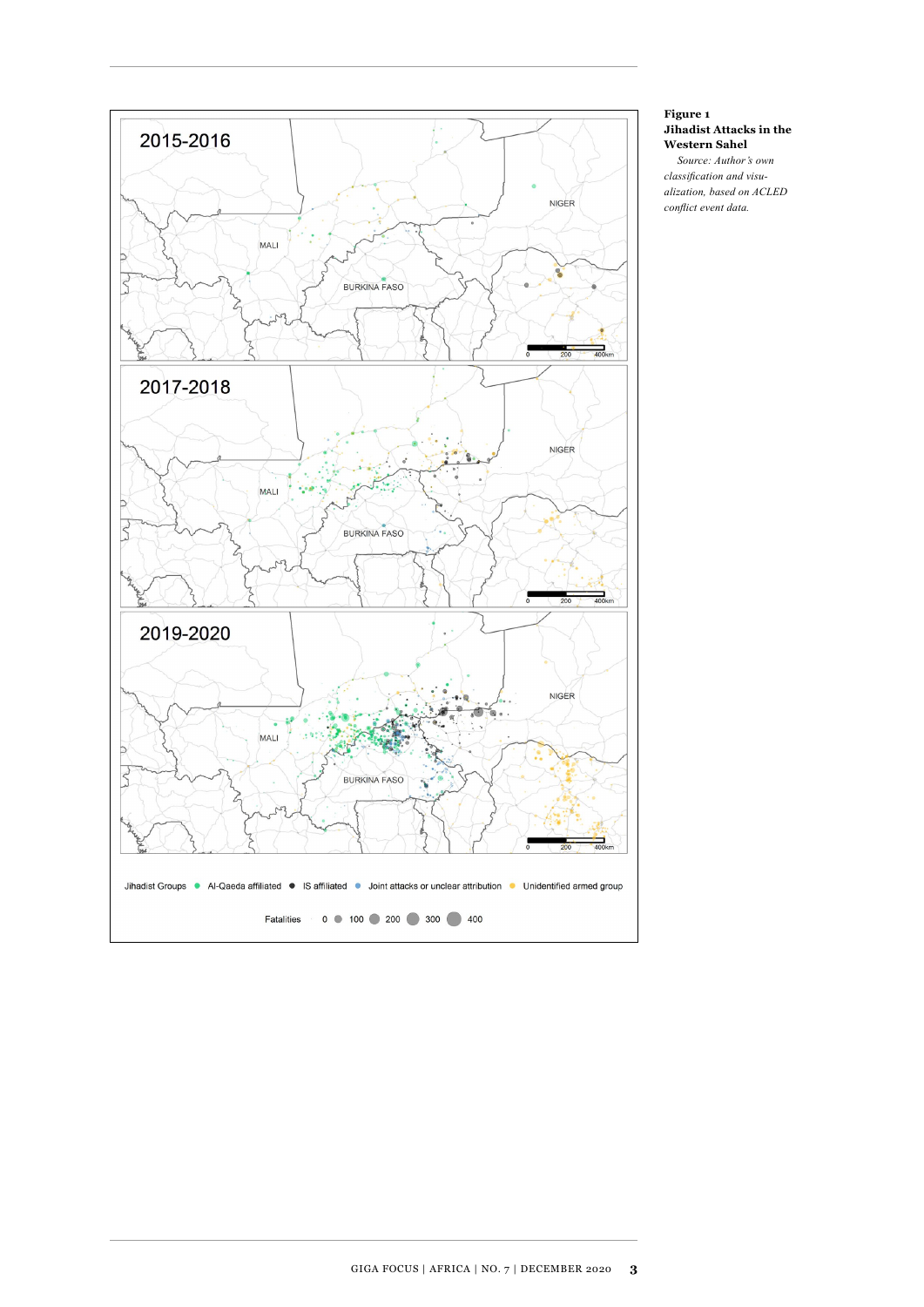

**Figure 2 Violent Conflict in Burkina Faso, Mali, and Niger is Taking a Growing Toll on Civilians** 

*Source: Author's own calculation, based on ACLED conflict event data.*

**Figure 3 Security Forces and Self-Defence Groups are Responsible for a Growing Share of Civilian Deaths**  *Source: Author's own classification, based on ACLED conflict event data.*

# Jihadism and State Fragility: A Vicious Cycle

State fragility is both a cause and a consequence of violent jihadism in the Sahel. Long neglected by central governments, the border areas of Mali, Burkina Faso, and Niger were predestined to be targeted by jihadist groups, who thrive in areas where they go unchecked by governments. Effective state authority has been absent from large parts of this region for a long time (by some accounts, since the fall of the Songhay Empire in the sixteenth century). Long prior to jihadists' involvement, illicit trans-Sahara trade – which includes the smuggling of drugs, arms, and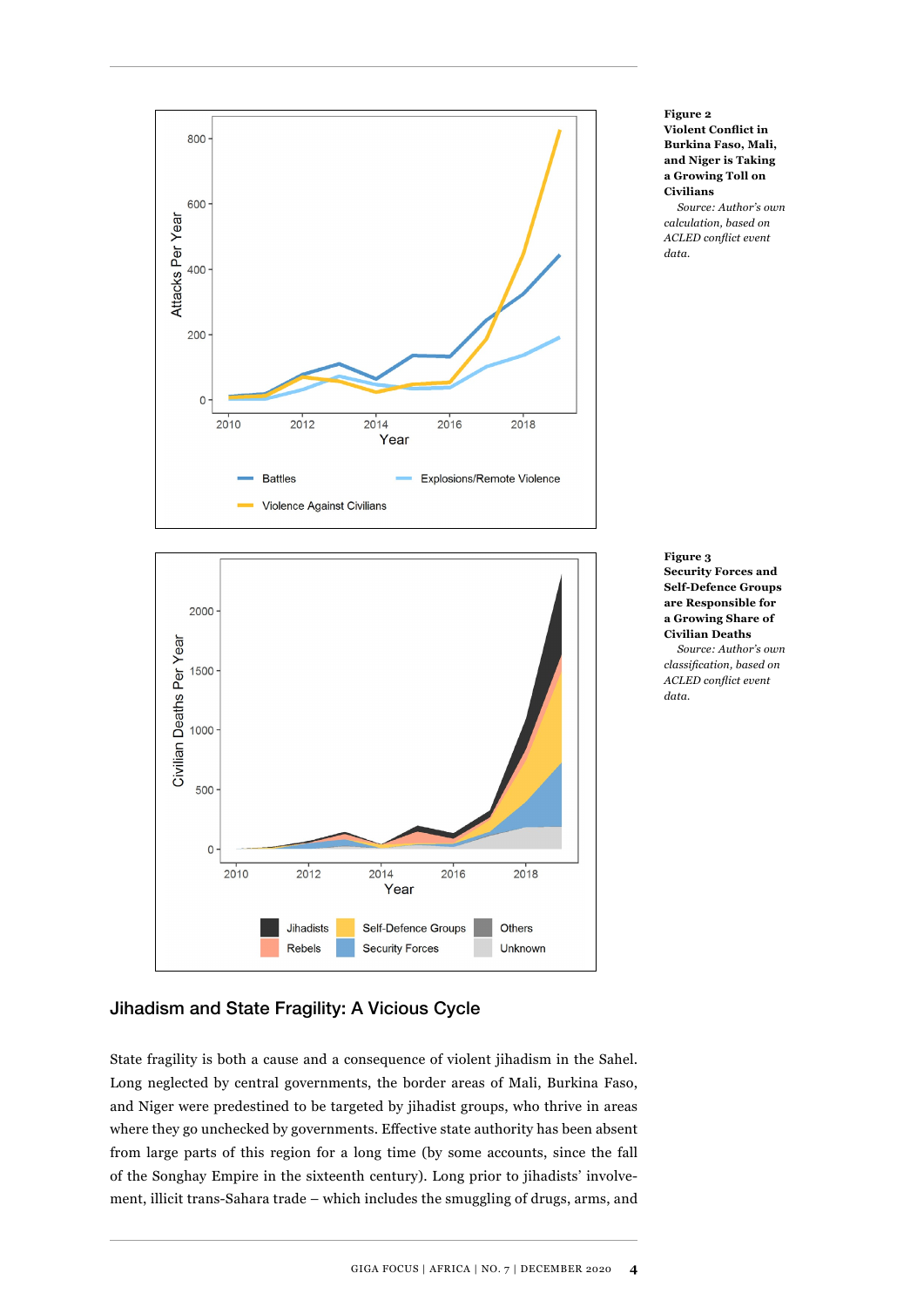counterfeit medicine – has had an outsized economic and political influence in the region (Gaye 2018). Human trafficking, artisanal gold mining, poaching, and the looting of archaeological artefacts complement the range of illicit and extractive activities in the area.

These activities thrive in the absence of state authority, do not require longterm investments, and are by orders of magnitude more profitable than any stationary economic activity. Thus, there have never been strong economic incentives to establish a monopoly on violence. For decades, the governments of Mali, Burkina Faso, and Niger instead relied on local strongmen as proxies, while corrupt political elites colluded with organised crime networks to secure a share in illicit revenues. In an essentially stateless environment, armed banditry flourished, leading to the increasing militarisation of smuggling activities and a growing circulation of weapons. In this environment, jihadist groups found not only opportunities to retreat and raise revenue, but also local communities who had little reason to work together with governments they had hardly ever experienced in positive ways.

Jihadist activity in the Western Sahel has not always targeted the state. Originally consisting mainly of North African members, jihadist groups such as Al-Qaeda in the Islamic Maghreb (AQIM) have been present in the Western Sahel since the end of the Algerian civil war around 2002. Over the subsequent decade, the Salafi jihadist movement began to attract a heterogeneous group of local fortune-seekers and fanatics – including warlords such as former Tuareg rebel leader Iyad Ag Ghaly, who went on to found the Malian group Ansar Dine. Prior to 2012, jihadist fighters operated mostly clandestinely, focusing on kidnappings as a lucrative source of revenue while avoiding openly challenging the government. In the Bush-era War on Terror, governments were able to use the presence of Al-Qaeda-affiliated groups to their advantage on the international stage.

Jihadists' decisions to challenge the state were driven by moments of political opportunity. The Northern Mali conflict, which started as a Tuareg rebellion in 2012, created a power vacuum in which several Islamist groups managed – within a matter of months – to gain control over all major cities and transportation hubs of Northern Mali and were advancing further south until they were stopped by French military intervention in 2013. Then, 2015 was a fateful year. The collapse of Blaise Compaoré's authoritarian regime in Burkina Faso created a power vacuum, as it upended the regime's reciprocal relationships with local strongmen – including alleged tacit arrangements with organised crime networks and Al-Qaeda-affiliated groups. Jihadists from Mali, under pressure from the international military presence, were actively recruiting in Burkina Faso and intimidating communities near jihadists' areas of retreat. By 2016, Burkina Faso-based Ansarul Islam was engaged in a low-intensity war against Burkinabé security forces.

Simultaneously, the anti–Boko Haram offensive in the Lake Chad region – recapturing a territory the size of Belgium in northern Nigeria – put pressure on ISaffiliated jihadists. This accelerated the spread of IS activities into Niger's Tillabéri region, bordering Benin, Burkina Faso, and Mali. The second Libyan civil war, in turn, created a power vacuum that enabled IS-affiliated groups to establish control over trafficking and oil exports. By 2016, IS-affiliated jihadists had thus become active in a corridor from Nigeria to the Mediterranean, while Al-Qaeda-affiliated groups were operating from the Maghreb to Burkina Faso.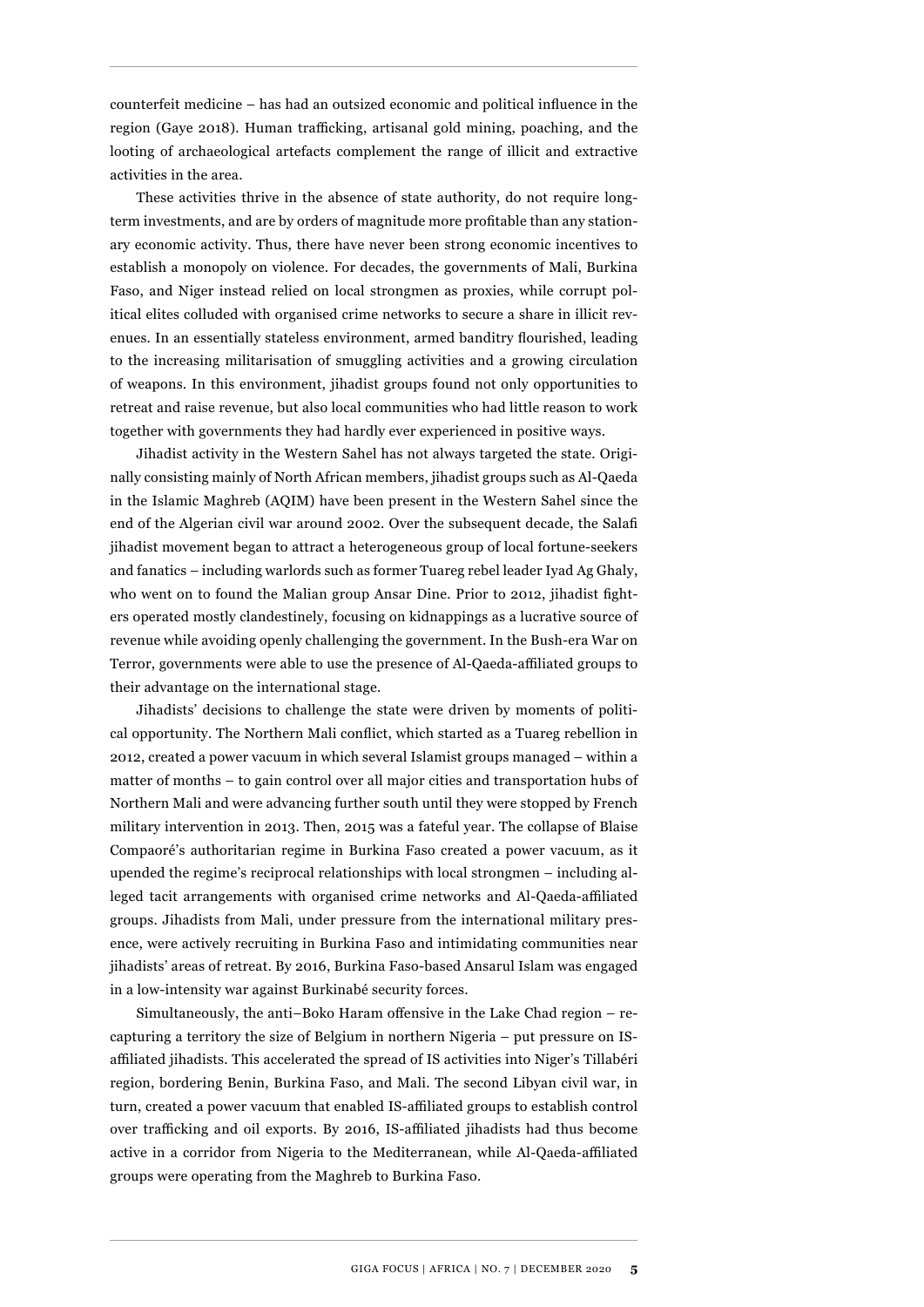The rapid expansion of jihadists' influence in the Western Sahel depended crucially on their ability to intimidate local communities. Unlike political rebel groups, such as Tuareg and Arab separatists in Mali, jihadist groups had no mass support. Especially in a country like Burkina Faso, which has a long history of inter-religious and interethnic tolerance and local traditions of Islam that are themselves victimised by jihadists' imported radical Salafist ideology (International Crisis Group 2017), jihadists' social basis is thin on the ground. Yet, they were able to prevent local communities from cooperating with governments and security forces, thanks to their reputation for violence and cruelty, their access to superior weaponry, and the visible failure of security forces to stand up to them. With only relatively small numbers of local recruits, jihadist groups have succeeded in targeting opposing individuals (such as religious leaders, traditional authorities, teachers, or other people willing to resist jihadists) and projecting their power through large social networks. For example, threats of collective punishment against whole families or villages have kept local recruits from defecting. Jihadist groups have also not hesitated to use their own members as hostages vis-à-vis their families and villages. Through credible threats of retaliation and collective punishment, jihadists command an outsized ability to intimidate and compromise local communities.

To diminish state authority and establish control over lucrative revenue streams, jihadist groups have flexibly employed a number of strategies. Following an initial phase of infiltration, jihadists have used targeted attacks against state installations such as schools, police posts, and municipal offices to disrupt public order. This caused a massive exodus of civilian state representatives, widespread school closures, and a partial breakdown of public services. With security forces scrambling to regain control, hundreds of thousands of citizens have been displaced from war zones. This facilitated jihadists' gaining control over important smuggling routes and mining sites, such as artisanal gold mines in Burkina Faso, where they displaced corrupt state agents and began to collect informal taxes (Lewis and McNeill 2019). At times, miners' discontent with the governments' attempts at regulation has played into the hand of jihadists.

An increasingly important part of jihadists' wholesale assault on social order is the manipulation of pre-existing conflicts. Jihadist presence has become a factor in a whole range of social conflicts, including intergenerational strife, political and clan rivalries, protection against armed bandits, tensions between local communities and the state, and, most importantly, intercommunal and interethnic conflicts (International Crisis Group 2020a). Most consistently, jihadists have used long-standing tensions between pastoralist Fulani (Peulh) communities and local agrarian communities of different ethnic origin, such as Dogon in Mali's Mopti region, Mossi and Gourmantché in Burkina Faso, and Hausa in Niger and Nigeria. By framing themselves as defenders of Fulani interests, jihadist groups such as Katiba Macina in Mali (which named itself after a theocratic Fulani state that existed in the early nineteenth century), Ansarul Islam in Burkina Faso and IS in Niger have fuelled the stigmatisation of Fulani – making them targets of both state repression and local conflict. Since then, armed violence between ethnic groups has increased at an alarming rate.

The emergence of community-based self-defence groups, such as the Koglwéogo in Burkina Faso, has increased the escalation potential of local conflicts. Such groups are a direct consequence of faltering state control. In Burkina Faso, the pol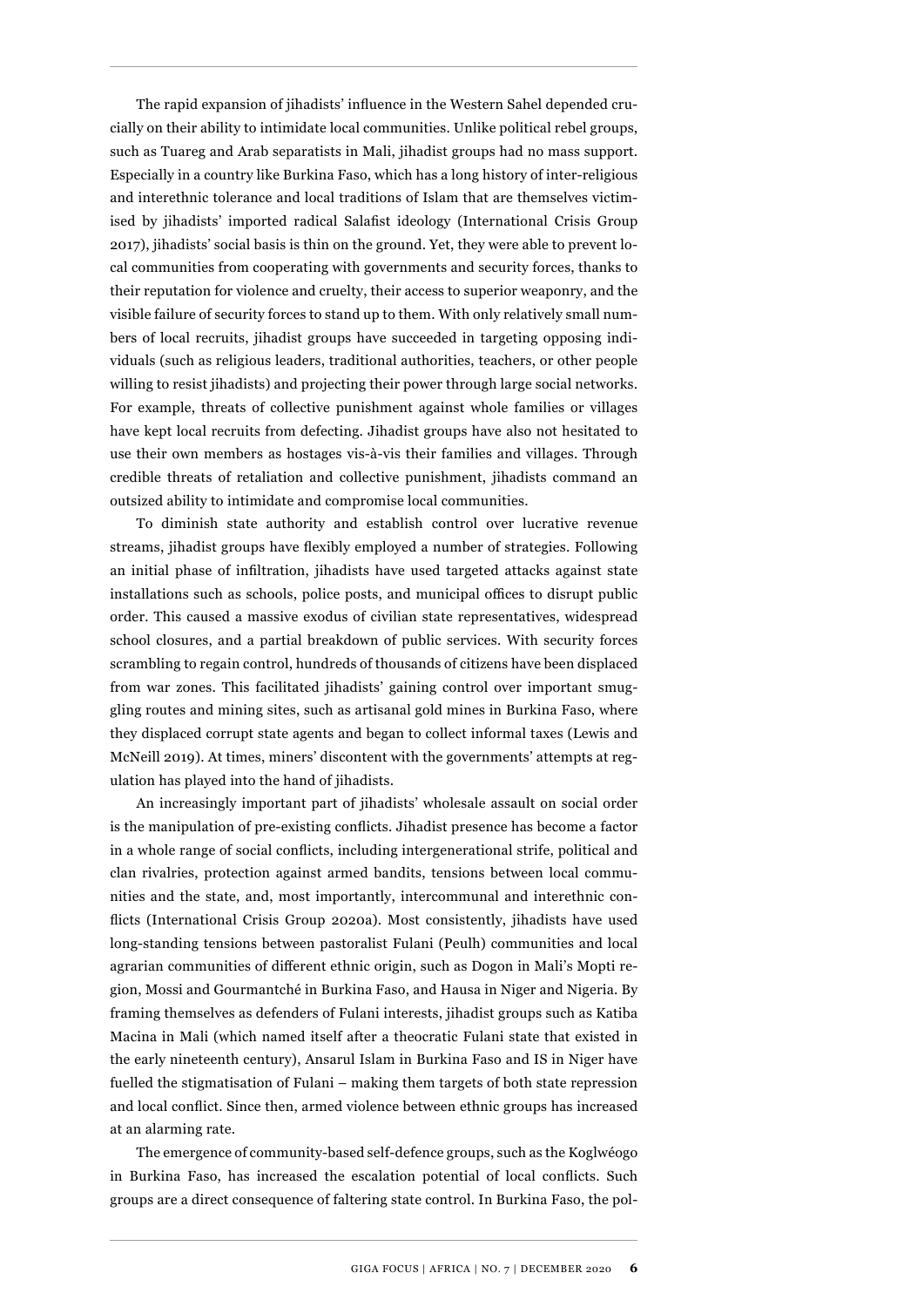itical vacuum of 2015 led to a wave of crime and armed banditry, forcing communities to take security matters into their own hands (Leclercq and Matagne 2020). In western Burkina Faso and central Mali, traditional hunter fraternities (Dozo) filled the void in local security provision and enforcement of justice, while in other areas new militias were formed. While these armed self-defence groups are often the only security provider in rural areas, their existence has increased the capacity for organised violence and thus the escalation potential of intercommunal conflicts, such as farmer–herder disputes. In response specifically ethnic self-defence militias are increasingly emerging, while jihadist groups have been trying to turn these groups against each other. On various occasions, jihadists are believed to have instigated or aggravated mass violence, by committing attacks that have then been blamed on Fulani, as in the case of the Yirgou massacre in Burkina Faso, or framing themselves as the defenders of Fulani, as Katiba Macina did in the aftermath of the Ogossagou massacre in Mali.

As jihadists seek to consolidate power in the areas under their control, antistate propaganda and symbolic politics play a growing role. Besides being involved in security provision (for both legitimate and illegitimate activities) and the punishment of rule violators, jihadists selectively provide public goods when doing so helps them to further delegitimise the state. Jihadists pose as defenders of local or ethnic interests, attempt to co-opt locally influential individuals, and engage in brutal persecution of people accused of collaboration with the state or of violating strict religious prescriptions (International Crisis Group 2020b). As time passes, these efforts erode social cohesion and may increase resentment against the state. It may become harder and harder for governments to gain the trust of local communities that were never close to the state to begin with.

#### The Limitations of International Intervention

International intervention was prompted by the acute need to avert state collapse in Mali in 2013. While initially successful in fulfilling this goal, it has failed to stabilise the region as a whole. A growing consensus is emerging that, in their current form, international responses to the Sahel crisis have failed to address a central aspect of it: weak state structures, which are not only at the heart of the crisis but progressively deteriorating (Schiller 2020). At present, there is no plausible scenario in which military operations or development aid in their current forms will increase loyalty to the state in the areas most at risk from jihadist groups.

One reason is that jihadist groups in the Sahel have proved themselves extraordinary resilient, flexible, and adept at exploiting the vulnerabilities of both the state and of international security forces. As counterterrorism operations have been ramped up, jihadist groups have not only become more resourceful and sophisticated in their tactics to challenge security forces through ambushes and remote violence, but have also become more effective at profiting from illicit activities (Assanvo et al. 2019) – that alongside escalating and positioning themselves within local conflicts. As a consequence, jihadists have been able to more than offset periodic military losses through increased recruitment, drawing on a growing population of people who have suffered injustices at the hands of security forces.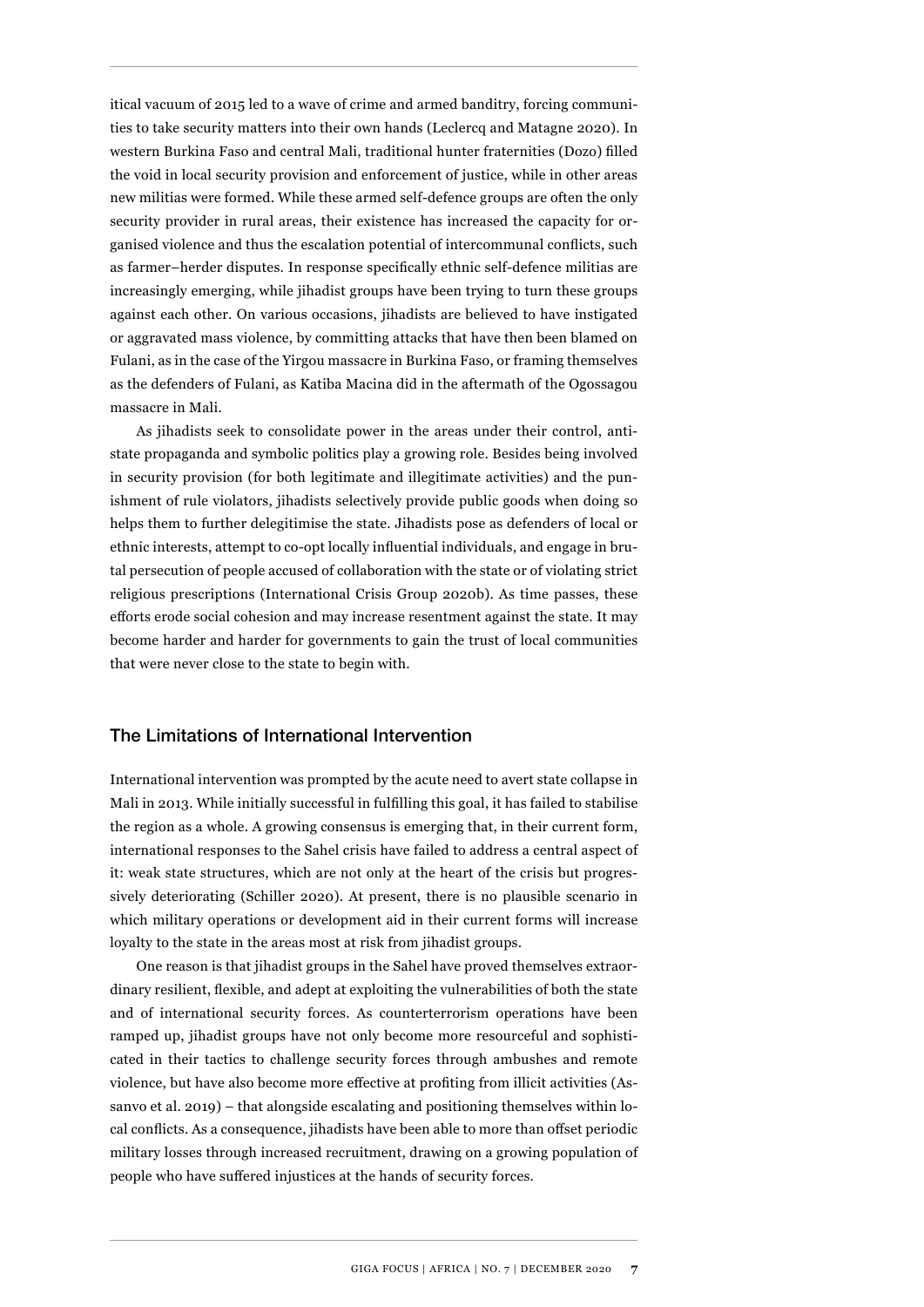Government security forces appear to have contributed more to the problem of faltering state authority than to its resolution. The counterterrorism campaign has not only exposed the vulnerability of security forces but also, especially, their failure to protect local communities, not to mention their tendency to respond with abuse, brutality, and extrajudicial killings against civilians suspected of collaborating with jihadist groups. Recurring, well-documented abuses (Human Rights Watch 2019) demonstrate that security forces are not adequately trained or monitored, and, more importantly, treat local populations as enemies rather than allies in the fight against jihadist groups. Meanwhile, military capacity-building via the European Union Training Mission (EUTM) Mali has focused on narrow tactical and defensive skills – which were already of questionable use in an asymmetric conflict setting. EUTM Mali has addressed neither the need to prevent abuses against civilians and local communities nor the root causes of corruption and dysfunctionality in the military. Given that asymmetric warfare against jihadist groups can only succeed with information from and cooperation with the local population, the balance of counterterrorism operations is devastatingly out of kilter. Security forces have not only failed to leverage whatever willingness to cooperate there may have been in frontline communities, but they have also fostered a growing sense of grievance and frustration among those affected.

International actors have remained complicit, as governments have contributed to the ethnicisation of the conflict by intervening via local proxies, targeting specific groups (especially Fulani), and by failing to decisively counter growing anti-Fulani resentment in society and public discourse. For example, Niger's military cross-border cooperation with Malian rebel groups in 2017–2018 that was perceived as anti-Fulani weakened the government's position among Fulani in Niger (International Crisis Group 2020b). The day-to-day harassment and general suspicion experienced by Fulani populations, as well as abuses by security forces (such as summary executions by the Burkinabé military; Human Rights Watch 2019), have increased resentment, discontent, and a sense of marginalisation. Government attempts to address this issue have regularly fallen short. For example, Niger has made attempts to bridge divides between security forces and local populations by integrating local recruits into state security forces. However, these efforts appear to have largely failed due to a lack of trust – as well as to favouritism and the non-transparent awarding of posts (International Crisis Group 2020b: 10). In Burkina Faso, attempts to delegate enforcement tasks to local self-defence militias have amounted to taking sides in local conflicts, thus further eroding government legitimacy (International Crisis Group 2020a: 22ff.).

Despite commitments to "integrated" approaches to security and development, international actors have, in practice, mostly focused on singular political objectives – be they counterterrorism, migration control, or development. Rhetorically, the integration of security, development, migration, and climate change-mitigation policy in the Sahel plays a prominent role, but this purported integration exists only at a very high level of abstraction. On the ground, these efforts are neither coordinated nor necessarily compatible, and fraught with logical gaps. For example, it is often maintained that creating economic opportunities for youth contributes to security by reducing vulnerability to jihadist recruitment. In practice, this is a far-fetched argument. First, there is a mismatch between the scale of the problem and the capacity of traditional development aid to resolve it in the short term. Sec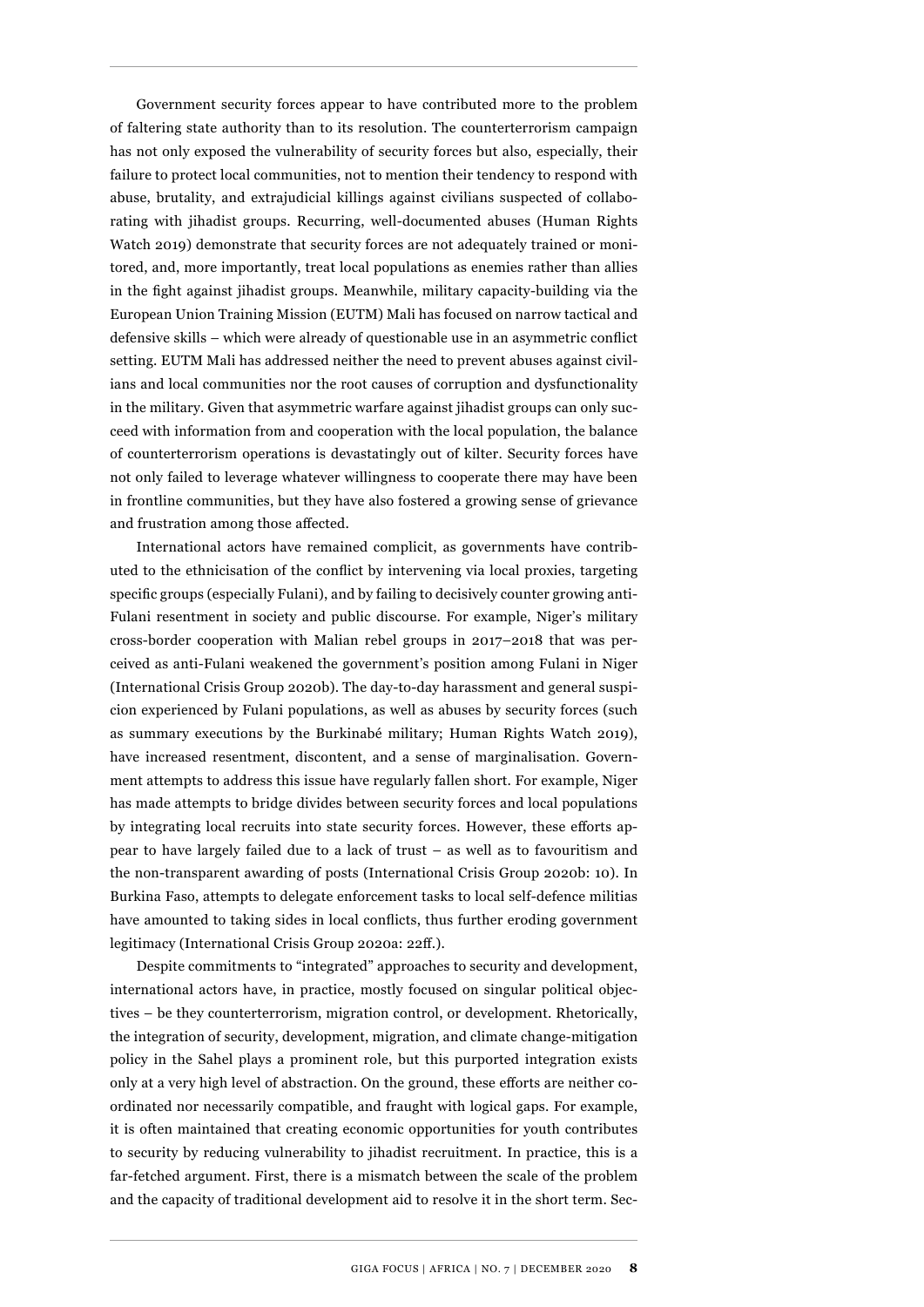ond, the geographic foci of employment and economic opportunity programmes differs from the loci of jihadist activity. Conflict-affected areas remain out of reach for most traditional development programmes, due to security concerns. Third, the number of people recruited into jihadist groups is actually very small. While there is little data on jihadist fighters' actual motivation to join, anecdotal evidence points more to past experiences of injustice rather than mere economic co-optation (International Crisis Group 2017). The gap between assumptions and local realities of "integrated" policy approaches thus seems to be significant.

Finally, international engagement lacks a convincing and legitimising narrative that is powerful enough to counter the widespread scepticism and growing public resentment against international actors. For example, in view of the Malian experience, Burkina Faso's government faces domestic pressures that make it nearly impossible to publicly commit to an international military presence – perhaps for good reasons. The scope for cooperation would increase if international actors had a clear political strategy supported by a large public majority in each country.

Faced with the accelerating erosion of state capacity and social order in the Sahel region, governments and the international community now have to confront an uncomfortable truth: The damage done by jihadist groups is irreversible in the short-term, and current approaches offer no way to end the problem or return to the previous status quo. Like in Afghanistan, a military victory in the asymmetric war against jihadists remains elusive (Michailoff 2018). Militarily, it may be possible to displace jihadists from a particular area. However this will not necessarily diminish the problem, as jihadist groups remain highly mobile and are becoming more and more a pan-African phenomenon. For the years to come, governments of the Sahel region and their international partners should therefore expect to live with a lingering presence of jihadist groups not just in the Western Sahel but in many parts of the African continent, from the Maghreb to Mozambique. Given this reality, it is important to develop effective strategies to minimise the impacts of violent jihadism on states and societies, to prevent the region from devolving into further violence and state failure.

#### Rethinking Political Priorities

Going forward, governments and their international partners should focus on damage control: Making state structures and local communities resilient enough to carry on, even as they are under continued threat by jihadist groups. This will require several strategic readjustments: First, stopping practices that further undermine state legitimacy, especially abuses and repression by security forces. Second, taking action to defuse the potential for intercommunal violence, by addressing growing injustices and economic grievances and (re-)establishing a basic social contract between states and local communities. Third, designing security policy on the basis of realistic assumptions and from a long-term perspective.

To stop governments from further undermining their own legitimacy, international actors have an essential role to play. Given security forces' lack of domestic political accountability, the political pressure and the resources to address this issue must come from the international community instead. Abuses and repression against civilians should be raised at the highest political levels, and international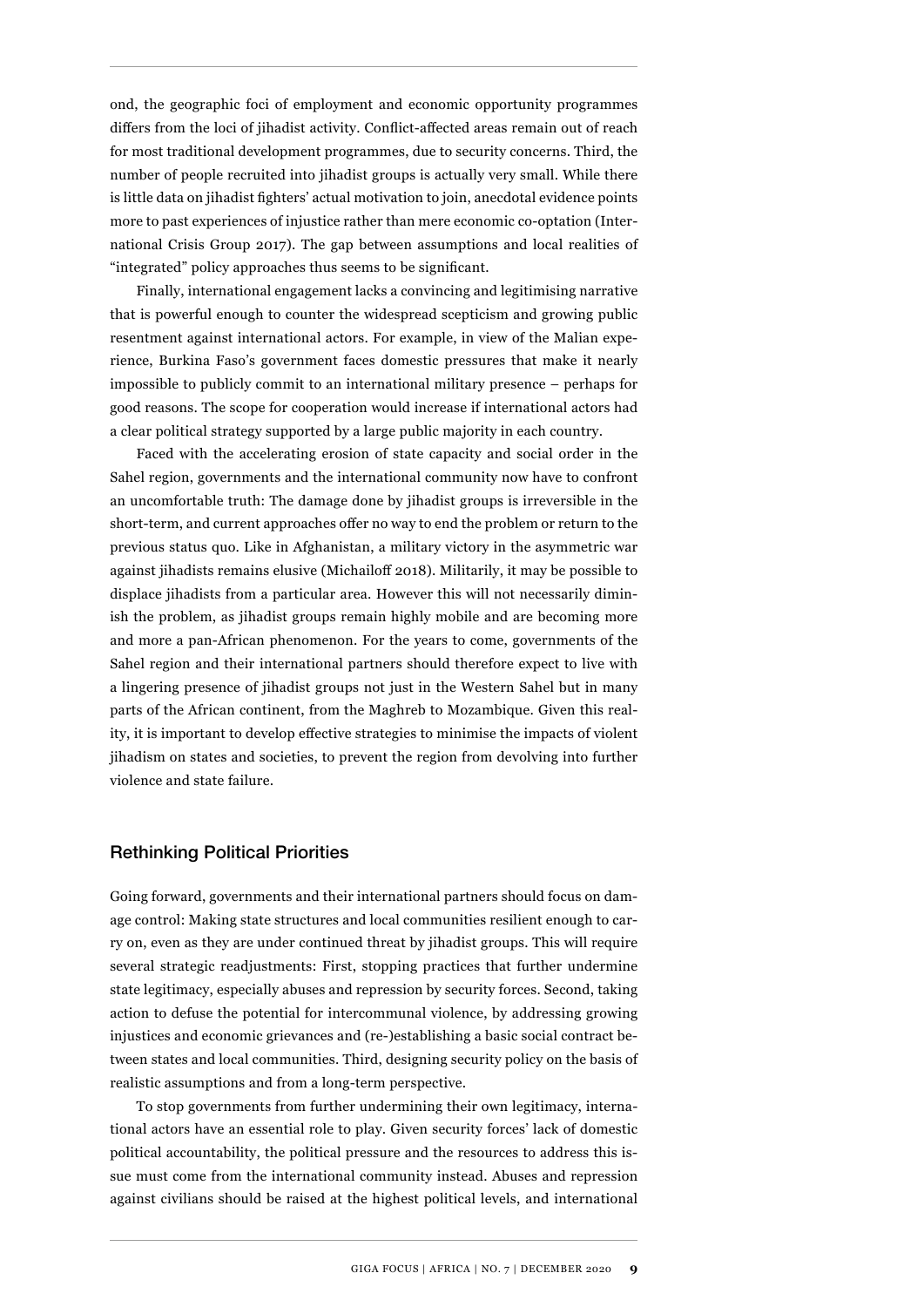support should be conditional on their cessation. However, in addition, governments must be put in a position to overcome political resistance to security-sector reform.

Since the Northern Mali conflict of 2012, the corruption, incapacity, and unaccountability of security forces have been correctly identified as among the central obstacles to stabilising the state and countering the jihadist threat. Yet despite these well-known issues, no progress has been achieved in terms of security-sector reform, possibly because of international hesitation to meddle with the internal political affairs of government partners. Within the domestic political scene, however, militaries have proven powerful enough to suppress any initiatives seeking comprehensive security-sector reform. The military's siding with anti-government protesters in Burkina Faso in 2014 and in Mali in 2020 has given the former further leeway to evade political accountability: public pressure tends to crystallise more around economic grievances and civilian corruption than civil–military relations. Poorly resourced investigative media and civil society organisations fight an uphill battle for accountability, while growing militarism mutes criticism in public discourse. In this political environment, international actors have a pre-eminent role to play in advocating for security-sector reform, in developing a political vision for it, and in fostering a coalition of civilian government and civil society strong enough to stand up to pushback from military leaders.

To address the erosion of social order in conflict-affected areas, security and development policy should be reoriented towards (re-)establishing a basic social contract between the state and local communities.

- The prevention of intercommunal violence should be a top priority, due to its high escalation potential. In this respect, it will be essential to address the ambivalent role of self-defence militias. The latter have become increasingly responsible for civilian deaths and abuses, but they also fill a critical gap in local security, while being informally accountable to their communities and often perceived as more legitimate than state security forces (International Crisis Group 2020a). What they currently lack is the commitment and capacity to de-escalate local conflicts and to contribute to conflict management and reconciliation. Where disarmament does not find local support, it might be more successful to promote cross-ethnic integration, conflict management, and the de-escalation capacity of self-defence groups.
- New institutional approaches must be found to minimise the unintended consequences of counterterrorism operations. For example, elected local governments and other local stakeholders could be given a role in their planning and monitoring. In Burkina Faso, for instance, elected local governments are the only democratically legitimated authorities at the local level. Yet, they are reduced to passive accomplices to the security forces, as they are ordered to provide input to and information for security operations by the police, gendarmerie, or military, but are rarely (if ever) consulted about their goals and outcomes. This erodes their already fragile legitimacy in the eyes of the local population.
- Governments must find ways to increase responsiveness to local needs in areas that are at risk of being destabilised by jihadist groups. For example, central governments could consider deploying local coordinators of government re-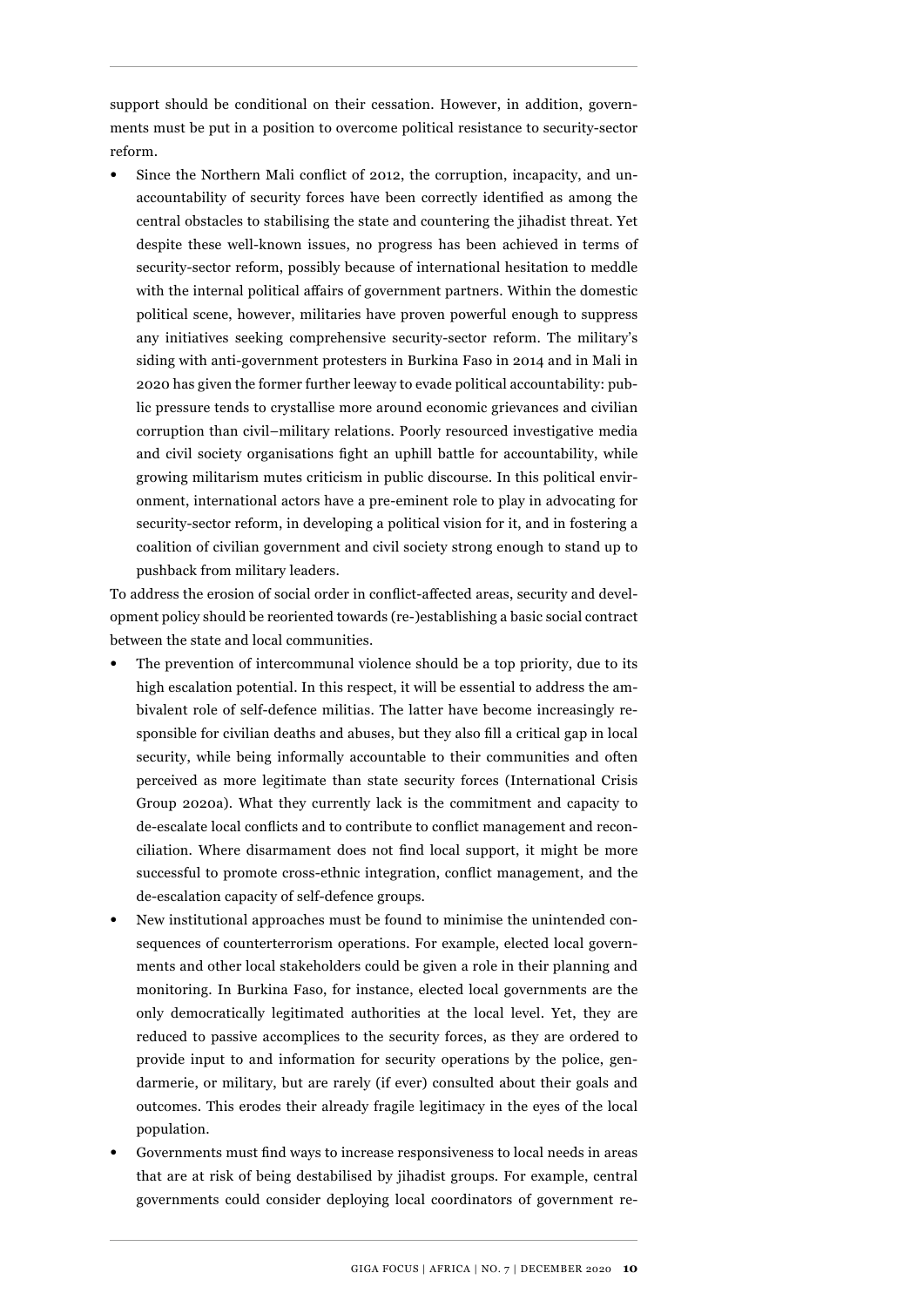sponses who are tasked with assessing communities' needs and grievances and initiating fast-tracked reactions from central government structures, aid organisations, and non-governmental organisations. To be effective, local coordinators would need to report directly to the highest levels of government, bypassing regional administrative structures and line ministries. They would also have to be free of conflicts of interest and would need to be protected against retaliation from jihadists.

• Overcoming the isolation of conflict-affected and at-risk communities should be a central priority for development policy. The disruption of economic ties, administrative services, and political representation has left many communities vulnerable to intimidation by jihadists, and created socially and economically precarious situations that the latter were able to exploit. To counter this, governments and aid organisations could prioritise policy measures that safeguard the transportation of people and goods in and out of at-risk areas, secure market access, and improve cell phone and mobile Internet coverage where necessary. Methods of remote administration and service delivery could be developed to mitigate the impacts of forced displacement, abandonment of public infrastructures, and public health restrictions due to the COVID-19 pandemic. In the medium-term, investments in paved roads that are secured by surveillance technology might help to reduce vulnerability to attacks, while also providing opportunities for local job creation.

Finally, combatting violent jihadist groups in the Sahel requires gradual, long-term strategies.

- Negotiation and conflict de-escalation with jihadist groups are increasingly being considered by Mali and Niger, whereas France and Burkina Faso continue to reject it categorically (Thurston 2020). Rather than dismissing negotiations from the outset, international actors could consider the possibility that they might actually weaken jihadist groups in the long run, by incentivising them to limit their areas of operation or to refrain from escalating intercommunal conflicts, or by deepening internal rifts between fanatics and opportunists. **[2]** However since negotiations with jihadists can, at best, mitigate the symptoms of the crisis, governments should be careful not to make concessions that limit their ability to re-design their intervention strategies and to rebuild their authority in the long run.
- A better understanding of jihadists' strategic decision-making could go a long way in reducing their ability to inflict harm on states and societies. This requires some mental flexibility from political decision-makers. Rather than portraying jihadist groups as an abstract, amorphous threat that ought to be countered with the comprehensive and uncompromising presence of security forces, greater emphasis could be placed on pre-empting likely targets, minimising vulnerability, and preventing individual attacks from having broader social consequences.
- To target jihadists' ability to recruit new members, various forms of counterrecruitment could be explored. This would involve identifying the people who are most likely to be targeted by jihadists, especially those who have suffered injustice at the hands of the state or local actors, redress their grievances if possible, and recruit them for the state's efforts to combat jihadism. Counter-re-

**2** Studies by the International Crisis Group (2019b) and the Berghot Center (Roetman, Migeon, and Dudouet 2019) have recently examined potential avenues for dialogue in the cases of Katiba Macina and Ansar Dine in Mali, with mixed results.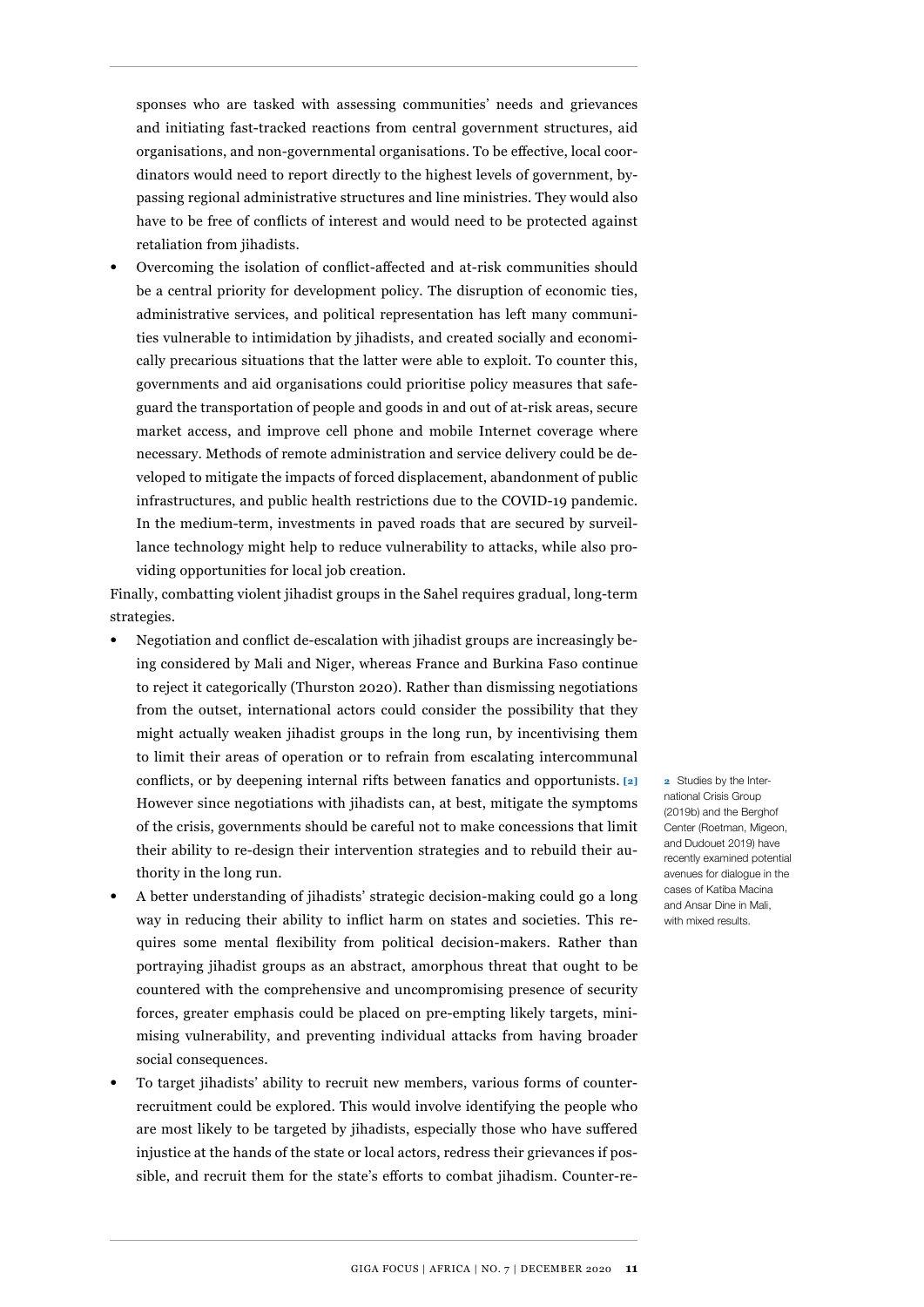cruitment efforts could also focus on motivating defection from jihadist groups, as well as infiltrating them.

• Finally, greater importance should be placed on undercutting jihadists' revenue sources, weakening their internal cohesion, and countering their intimidation and recruitment strategies. In this respect, methods from combatting organised crime may prove more effective against jihadist groups in the Sahel than military counter-insurgency operations. This may involve infiltrating and observing these groups, strengthening intelligence on their supply chains, sources of financing, and social interactions, and exploring possibilities of weakening their internal cohesion or creating conditions under which rival factions are more likely to turn against each other. Most importantly, it requires gaining the trust of ordinary citizens and protecting those who stand up against jihadist intimidation.

#### References

- Assanvo, William, Baba Dakono, Lori-Anne Théroux-Bénoni, and Ibrahim Maïga (2019), *Violent Extremism, Organised Crime and Local Conflicts in Liptako-Gourma*, West Africa Report 26, Dakar: ISS Institute of Security Studies, [https://](https://issafrica.s3.amazonaws.com/site/uploads/war-26-eng-summary.pdf) [issafrica.s3.amazonaws.com/site/uploads/war-26-eng-summary.pdf](https://issafrica.s3.amazonaws.com/site/uploads/war-26-eng-summary.pdf) (24 November 2020).
- Gaye, Serigne-BaMmba (2018), *Connections between Jihadist Groups and Smuggling and Illegal Trafficking Rings in the Sahel*, Dakar: Friedrich-Ebert-Stiftung Peace and Security Centre of Competence Sub-Saharan Africa, [http://library.fes.](http://library.fes.de/pdf-files/bueros/fes-pscc/14176.pdf) [de/pdf-files/bueros/fes-pscc/14176.pdf](http://library.fes.de/pdf-files/bueros/fes-pscc/14176.pdf) (24 November 2020).
- Human Rights Watch (2019), *"We Found Their Bodies Later That Day": Atrocities by Armed Islamists and Security Forces in Burkina Faso's Sahel Region*, [www.](http://www.hrw.org/sites/default/files/report_pdf/burkinafaso0319_web2.pdf) [hrw.org/sites/default/files/report\\_pdf/burkinafaso0319\\_web2.pdf](http://www.hrw.org/sites/default/files/report_pdf/burkinafaso0319_web2.pdf) (10 November 2020).
- International Crisis Group (2019), *Speaking with the "Bad Guys": Toward Dialogue with Central Mali's Jihadists*, Africa Report No. 276, 28 May, [www.crisis](http://www.crisisgroup.org/africa/sahel/mali/276-speaking-bad-guys-toward-dialogue-central-malis-jihadists)  [group.org/africa/sahel/mali/276-speaking-bad-guys-toward-dialogue-central](http://www.crisisgroup.org/africa/sahel/mali/276-speaking-bad-guys-toward-dialogue-central-malis-jihadists)[malis-jihadists](http://www.crisisgroup.org/africa/sahel/mali/276-speaking-bad-guys-toward-dialogue-central-malis-jihadists) (24 November 2020).
- International Crisis Group (2017), *The Social Roots of Jihadist Violence in Burkina Faso's North*, Africa Report No. 254, 12 October, [https://d2071andvip0wj.cloud](https://d2071andvip0wj.cloudfront.net/254-the-social-roots-of-jihadist-violence-in-burkina-faso-s-north.pdf ) [front.net/254-the-social-roots-of-jihadist-violence-in-burkina-faso-s-north.pdf](https://d2071andvip0wj.cloudfront.net/254-the-social-roots-of-jihadist-violence-in-burkina-faso-s-north.pdf ) (24 November 2020).
- International Crisis Group (2020a), *Burkina Faso: Stopping the Spiral of Violence*, Africa Report No. 287, 24 February, [https://d2071andvip0wj.cloudfront.](https://d2071andvip0wj.cloudfront.net/287-burkina-faso-spiral-of-violence.pdf) [net/287-burkina-faso-spiral-of-violence.pdf](https://d2071andvip0wj.cloudfront.net/287-burkina-faso-spiral-of-violence.pdf) (24 November 2020).
- International Crisis Group (2020b), *Sidelining the Islamic State in Niger's Tillabery*, Africa Report No. 289, 3 June, https://d2071andvipowj.cloudfront. [net/289-sidelining-is-in-tillabery%20\(1\).pdf](https://d2071andvip0wj.cloudfront.net/289-sidelining-is-in-tillabery%20(1).pdf) (24 November 2020).
- Kepel, Gilles (2002), *Jihad: The Trail of Political Islam*, Cambridge: Belknap Press of Harvard University Press.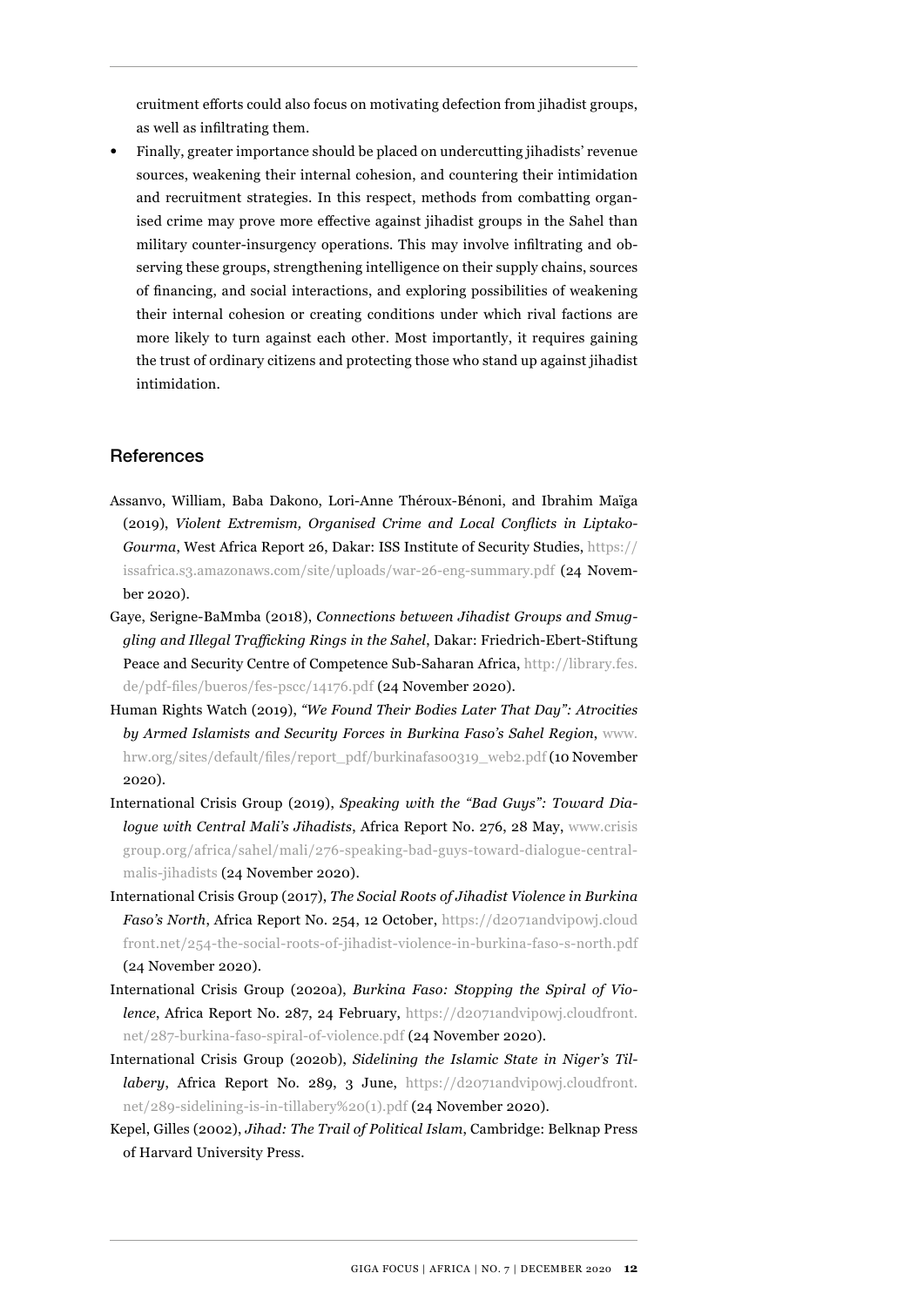- Leclercq, Sidney, and Geoffroy Matagne (2020), 'With or Without You': The Governance of (Local) Security and the Koglweogo Movement in Burkina Faso, in: *Stability: International Journal of Security and Development*, 9, 1, [DOI: http://](DOI: http://doi.org/10.5334/sta.716) [doi.org/10.5334/sta.716.](DOI: http://doi.org/10.5334/sta.716)
- Lewis, David, and Ryan McNeill (2019), *How Jihadists Struck Gold in Africa's Sahel*, Reuters Special Report, [www.reuters.com/investigates/special-report/gold](http://www.reuters.com/investigates/special-report/gold-africa-islamists/)[africa-islamists/](http://www.reuters.com/investigates/special-report/gold-africa-islamists/) (22 November 2019).
- Michailoff, Serge (2018), *Africanistan: Development or Jihad*, Oxford: Oxford University Press.
- Roetman, Tim Jan, Marie Migeon, and Véronique Dudouet (2019), *Salafi-jihadi Armed Groups and Conflict (De-)Escalation: The Case of Ansar Dine in Mali*, Berlin: Berghof Foundation, [www.berghof-foundation.org/fileadmin/user\\_up](http://www.berghof-foundation.org/fileadmin/user_upload/2019_SJAG_CaseStudy_AnsarDine.pdf) [load/2019\\_SJAG\\_CaseStudy\\_AnsarDine.pdf](http://www.berghof-foundation.org/fileadmin/user_upload/2019_SJAG_CaseStudy_AnsarDine.pdf) (24 November 2020).
- Schiller, Thomas (2020), *The Situation in the Sahel: Consequences for International Engagement in the Region*, Konrad Adenauer Stiftung International Reports, 2, 59–67, [www.kas.de/documents/259121/9357987/The+Situation+in+the+Sahel.](https://www.kas.de/documents/259121/9357987/The+Situation+in+the+Sahel.pdf/00b8082b-3c59-f716-64ba-f9600b624de6?version=1.0&t=1592474188561) [pdf/00b8082b-3c59-f716-64ba-f9600b624de6?version=1.0&t=1592474188561](https://www.kas.de/documents/259121/9357987/The+Situation+in+the+Sahel.pdf/00b8082b-3c59-f716-64ba-f9600b624de6?version=1.0&t=1592474188561) (24 November 2020).
- Thurston, Alex (2020), *France Should Give Mali Space to Negotiate with Jihadists*, [https://warontherocks.com/2020/04/france-should-give-mali-space-to](https://warontherocks.com/2020/04/france-should-give-mali-space-to-negotiate-with-jihadists/)[negotiate-with-jihadists/](https://warontherocks.com/2020/04/france-should-give-mali-space-to-negotiate-with-jihadists/) (10 November 2020).
- UNHCR (2020), *UNHCR Warns of Mounting Needs in Sahel as Forced Displacement Intensifies*, Briefing Notes, 16 October, [www.unhcr.org/news/](https://www.unhcr.org/news/briefing/2020/10/5f894b234/unhcr-warns-mounting-needs-sahel-forced-displacement-intensifies.html) [briefing/2020/10/5f894b234/unhcr-warns-mounting-needs-sahel-forced-dis](https://www.unhcr.org/news/briefing/2020/10/5f894b234/unhcr-warns-mounting-needs-sahel-forced-displacement-intensifies.html) [placement-intensifies.html](https://www.unhcr.org/news/briefing/2020/10/5f894b234/unhcr-warns-mounting-needs-sahel-forced-displacement-intensifies.html) (10 November 2020).

# About the Author

Dr. Malte Lierl is a research fellow at the GIGA Institute for African Affairs. He holds a PhD in Political Science from Yale University. His research focuses on local governance and state–society relations in Africa. He is the principal investigator of REGLAB (Recherche expérimentale sur la gouvernance locale au Burkina Faso), a multi-year collaboration with the Government of Burkina Faso to develop and test innovations in local-level governance.

malte.lierl@giga-hamburg.de, [www.giga-hamburg.de/en/team/lierl](http://www.giga-hamburg.de/en/team/lierl)

# Related GIGA Research

Through its research programmes "Political Accountability and Participation" and "Peace and Security," the GIGA studies how states and societies interact and how political conflict is shaped by states and non-state armed actors. GIGA researchers work both in democratic and authoritarian settings. Ongoing projects in West Africa and the Sahel region include: (1) a multi-year collaboration with the government of Burkina Faso, seeking to develop and test new ways of improving the functioning of local-level governments (REGLAB – Recherche expérimentale sur la gouvernance locale au Burkina Faso, www.reglab-burkina.org); (2) collaboration with the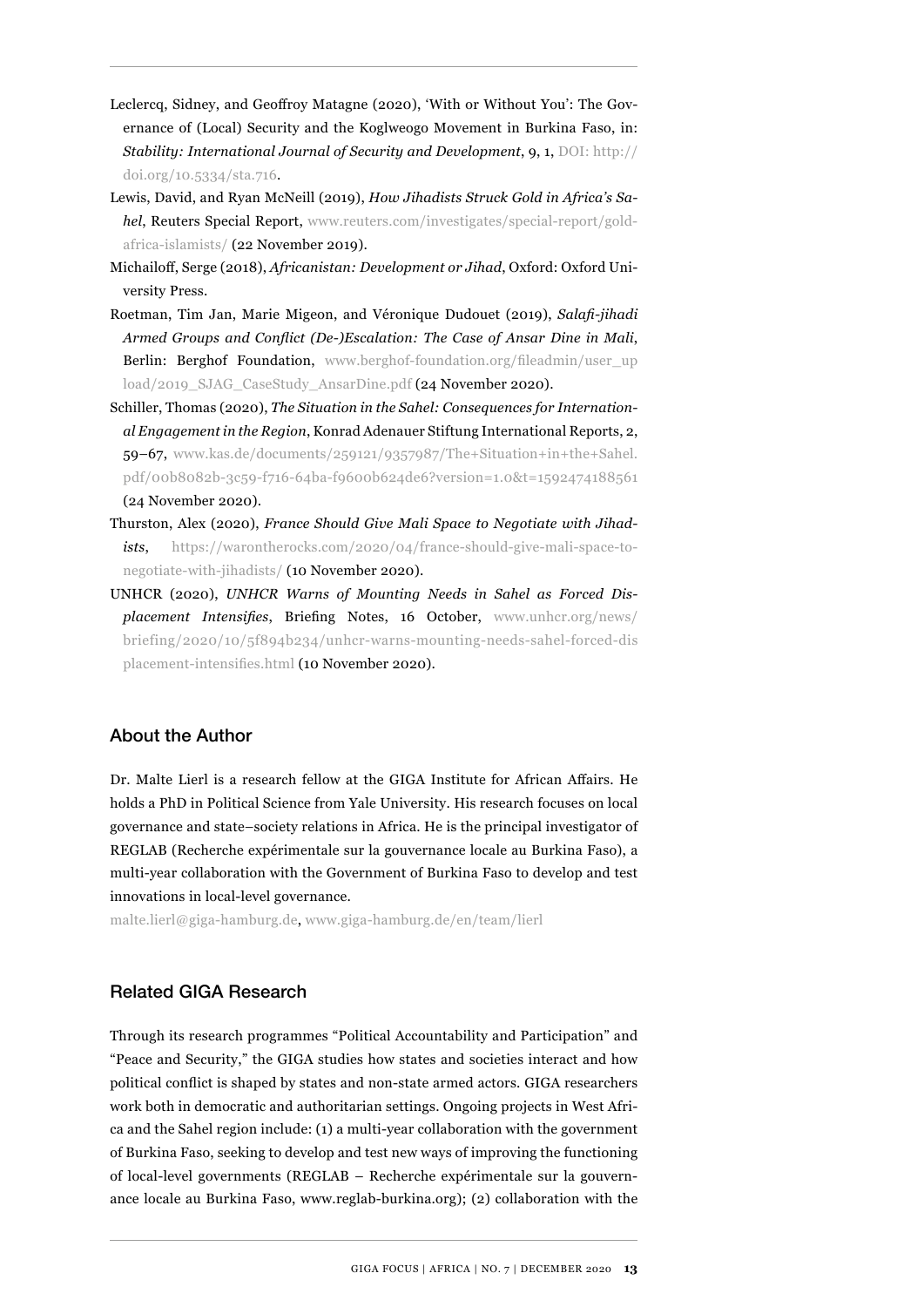German Federal Ministry for Economic Cooperation and Development to evaluate youth employment initiatives in six African countries (RéUsSITE – Research Support to the Special Initiative Training and Employment); and, (3) a DFG-funded project studying the conditions for peace between religious groups, through fieldwork and behavioural experiments ("Religion for Peace: Identifying Conditions and Mechanisms of Interfaith Peace").

## Related GIGA Publications

- Ansorg, Nadine, and Felix Haas (2019), *Three Ways to Improve Multilateral Peacekeeping in Africa (and Beyond)*, GIGA Focus Africa, 6, November, [www.giga](https://www.giga-hamburg.de/en/publication/three-ways-to-improve-multilateral-peacekeeping-in-africa-and-beyond)[hamburg.de/en/publication/three-ways-to-improve-multilateral-peacekeeping](https://www.giga-hamburg.de/en/publication/three-ways-to-improve-multilateral-peacekeeping-in-africa-and-beyond)[in-africa-and-beyond](https://www.giga-hamburg.de/en/publication/three-ways-to-improve-multilateral-peacekeeping-in-africa-and-beyond).
- Bank, André (2019), *The "Victor's Peace" in Syria and the Limits of Multilateral Policies*, GIGA Focus Middle East, 7, December, [www.giga-hamburg.de/en/pub](https://www.giga-hamburg.de/en/publication/the-victor’s-peace-in-syria-and-the-limits-of-multilateral-policies) [lication/the-victor's-peace-in-syria-and-the-limits-of-multilateral-policies.](https://www.giga-hamburg.de/en/publication/the-victor’s-peace-in-syria-and-the-limits-of-multilateral-policies)
- Basedau, Matthias (2020), *A Force (Still) to Be Reckoned With: The Military in African Politics*, GIGA Focus Africa, 5, June, [www.giga-hamburg.de/en/](https://www.giga-hamburg.de/en/publication/a-force-still-to-be-reckoned-with-the-military-in-african-politics) [publication/a-force-still-to-be-reckoned-with-the-military-in-african-politics](https://www.giga-hamburg.de/en/publication/a-force-still-to-be-reckoned-with-the-military-in-african-politics).
- Basedau, Matthias (2017), *The Rise of Religious Armed Conflicts in Sub-Saharan Africa: No Simple Answers*, GIGA Focus Africa, 4, August, [www.giga-hamburg.](http://www.giga-hamburg.de/en/publication/the-rise-of-religious-armed-conflicts-in-sub-saharan-africa) [de/en/publication/the-rise-of-religious-armed-conflicts-in-sub-saharan-africa](http://www.giga-hamburg.de/en/publication/the-rise-of-religious-armed-conflicts-in-sub-saharan-africa).
- Kampmann, Bernhard (2017), *Muslim Countries' Foreign Policy in the Sahel*, GIGA Focus Africa, 6, October, [www.giga-hamburg.de/en/publication/muslim](http://www.giga-hamburg.de/en/publication/muslim-countries%E2%80%99-foreign-policy-in-the-sahel)[countries%E2%80%99-foreign-policy-in-the-sahel.](http://www.giga-hamburg.de/en/publication/muslim-countries%E2%80%99-foreign-policy-in-the-sahel)
- Lierl, Malte (2019), *Promoting Good Governance in Africa Three Popular Misconceptions*, GIGA Focus Africa, 3, July, [www.giga-hamburg.de/en/publication/](http://www.giga-hamburg.de/en/publication/promoting-good-governance-in-africa-three-popular-misconceptions) [promoting-good-governance-in-africa-three-popular-misconceptions](http://www.giga-hamburg.de/en/publication/promoting-good-governance-in-africa-three-popular-misconceptions).
- Pinzón, Viviana García (2020), *Colombia: Between the Dividends of Peace and the Shadow of Violence*, GIGA Focus Latin America, 2, March, [www.giga-hamburg.](https://www.giga-hamburg.de/en/publication/colombia-between-the-dividends-of-peace-and-the-shadow-of-violence) [de/en/publication/colombia-between-the-dividends-of-peace-and-the-shadow](https://www.giga-hamburg.de/en/publication/colombia-between-the-dividends-of-peace-and-the-shadow-of-violence)[of-violence.](https://www.giga-hamburg.de/en/publication/colombia-between-the-dividends-of-peace-and-the-shadow-of-violence)
- Von Soest, Christian (2020), *A Heated Debate: Climate Change and Conflict in Africa*, GIGA Focus Africa, 2, April, [www.giga-hamburg.de/en/publication/a](http://www.giga-hamburg.de/en/publication/a-heated-debate-climate-change-and-conflict-in-africa)[heated-debate-climate-change-and-conflict-in-africa](http://www.giga-hamburg.de/en/publication/a-heated-debate-climate-change-and-conflict-in-africa).
- Von Soest, Christian (2018), *The Contradictory Logics of International Intervention*, GIGA Focus Global, 4, October, [www.giga-hamburg.de/en/publication/the](http://www.giga-hamburg.de/en/publication/the-contradictory-logics-of-international-intervention)[contradictory-logics-of-international-intervention.](http://www.giga-hamburg.de/en/publication/the-contradictory-logics-of-international-intervention)
- Von Soest, Christian, and Alexander de Juan (2018), *Dealing with New Security Threats in Africa*, GIGA Focus Africa, 2, May, [www.giga-hamburg.de/en/publi](http://www.giga-hamburg.de/en/publication/dealing-with-new-security-threats-in-africa) [cation/dealing-with-new-security-threats-in-africa.](http://www.giga-hamburg.de/en/publication/dealing-with-new-security-threats-in-africa)